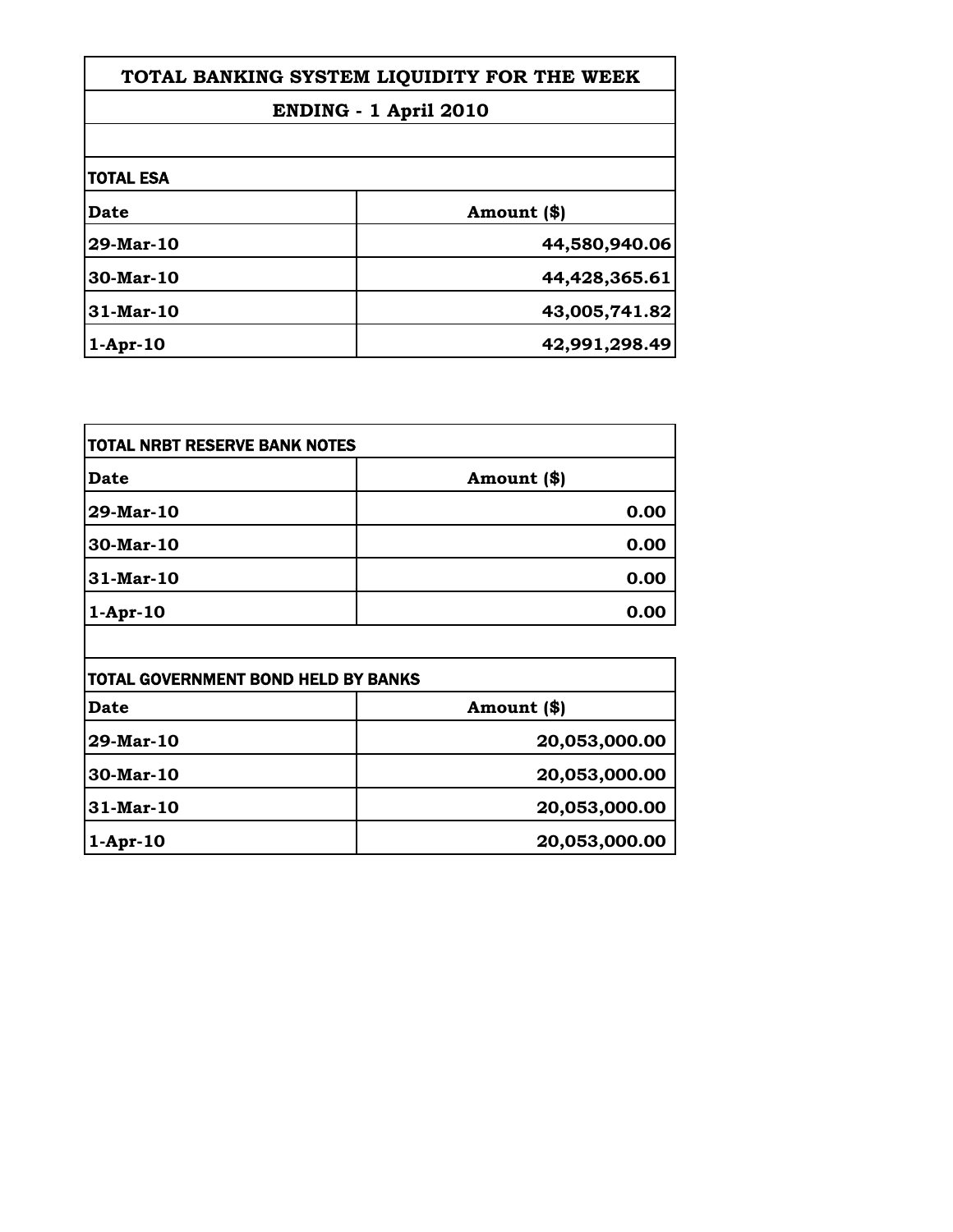| TOTAL BANKING SYSTEM LIQUIDITY FOR THE WEEK<br><b>ENDING - 9 April 2010</b> |               |                  |             |
|-----------------------------------------------------------------------------|---------------|------------------|-------------|
|                                                                             |               | <b>TOTAL ESA</b> |             |
|                                                                             |               | Date             | Amount (\$) |
| $6$ -Apr-10                                                                 | 42,512,611.61 |                  |             |
| $7-Apr-10$                                                                  | 42,422,566.50 |                  |             |
| 8-Apr-10                                                                    | 43,048,038.38 |                  |             |
| 9-Apr-10                                                                    | 43,470,127.78 |                  |             |

| <b>Date</b>                                | Amount (\$) |
|--------------------------------------------|-------------|
|                                            |             |
| 6-Apr-10                                   | 0.00        |
| $7-Apr-10$                                 | 0.00        |
| 8-Apr-10                                   | 0.00        |
| 9-Apr-10                                   | 0.00        |
|                                            |             |
| <b>TOTAL GOVERNMENT BOND HELD BY BANKS</b> |             |
| <b>Date</b>                                | Amount (\$) |

| Date       | Amount (\$)   |
|------------|---------------|
| $6-Apr-10$ | 20,053,000.00 |
| $7-Apr-10$ | 20,053,000.00 |
| 8-Apr-10   | 20,053,000.00 |
| 9-Apr-10   | 20,053,000.00 |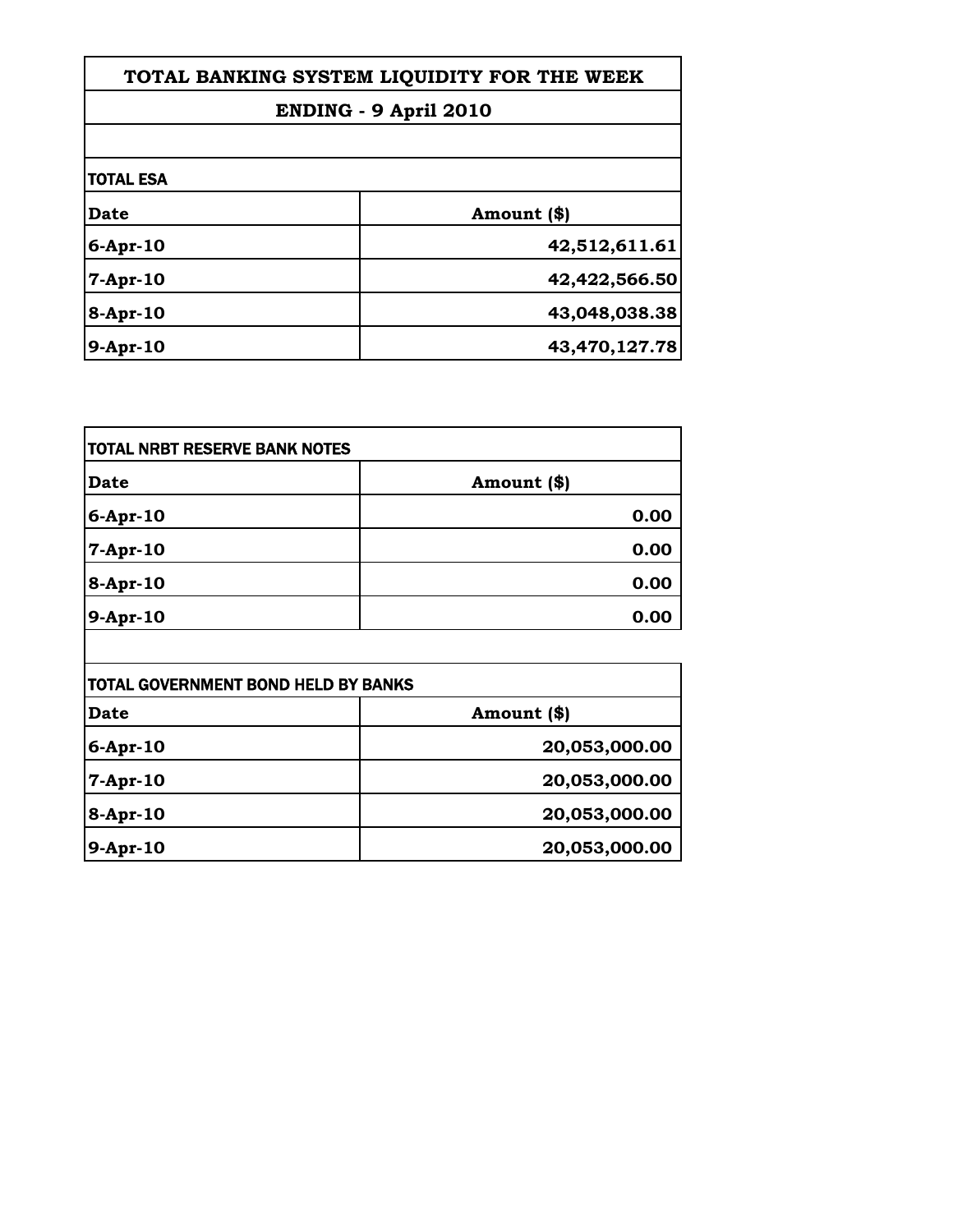| TOTAL BANKING SYSTEM LIQUIDITY FOR THE WEEK |               |
|---------------------------------------------|---------------|
| <b>ENDING - 16 April 2010</b>               |               |
|                                             |               |
| <b>TOTAL ESA</b>                            |               |
| Date                                        | Amount (\$)   |
| 12-Apr-10                                   | 42,946,423.51 |
| $13-Apr-10$                                 | 43,190,704.90 |
| 14-Apr-10                                   | 45,530,005.74 |
| 15-Apr-10                                   | 46,327,572.87 |
| 16-Apr-10                                   | 46,929,912.33 |

Г

| <b>TOTAL NRBT RESERVE BANK NOTES</b> |             |
|--------------------------------------|-------------|
| <b>Date</b>                          | Amount (\$) |
| 12-Apr-10                            | 0.00        |
| 13-Apr-10                            | 0.00        |
| 14-Apr-10                            | 0.00        |
| 15-Apr-10                            | 0.00        |
| 16-Apr-10                            | 0.00        |

| TOTAL GOVERNMENT BOND HELD BY BANKS |               |
|-------------------------------------|---------------|
| Date                                | Amount (\$)   |
| 12-Apr-10                           | 20,053,000.00 |
| 13-Apr-10                           | 20,053,000.00 |
| 14-Apr-10                           | 20,053,000.00 |
| 15-Apr-10                           | 20,053,000.00 |
| 16-Apr-10                           | 20,053,000.00 |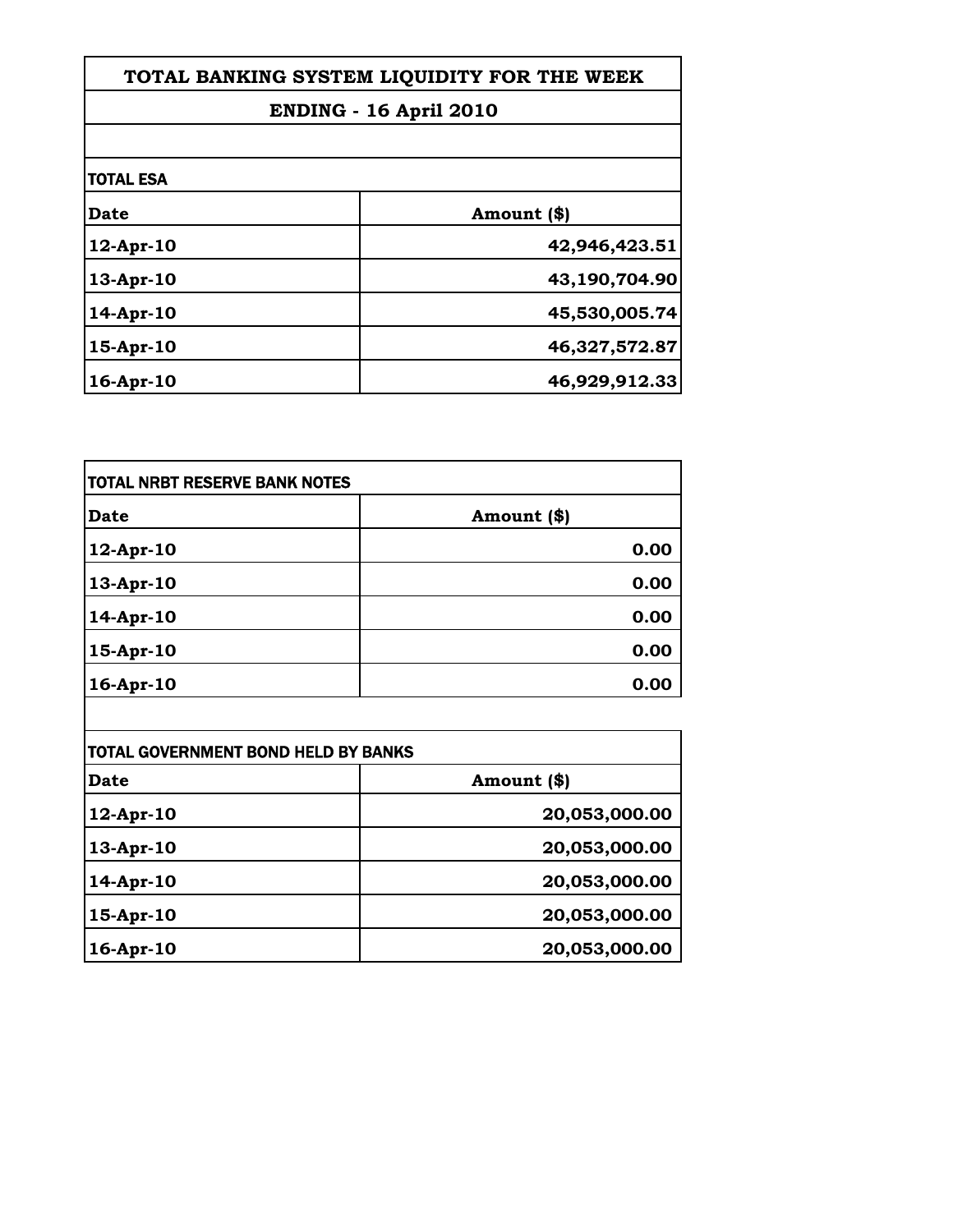| TOTAL BANKING SYSTEM LIQUIDITY FOR THE WEEK<br><b>ENDING - 23 April 2010</b> |               |
|------------------------------------------------------------------------------|---------------|
|                                                                              |               |
| <b>TOTAL ESA</b>                                                             |               |
| <b>Date</b>                                                                  | Amount (\$)   |
| $19$ -Apr- $10$                                                              | 46,401,265.35 |
| $20-Apr-10$                                                                  | 47,331,505.20 |
| $21-Apr-10$                                                                  | 47,992,080.20 |
| $22$ -Apr-10                                                                 | 47,872,799.66 |
| 23-Apr-10                                                                    | 48,266,364.33 |

| <b>TOTAL NRBT RESERVE BANK NOTES</b> |             |
|--------------------------------------|-------------|
| <b>Date</b>                          | Amount (\$) |
| 19-Apr-10                            | 0.00        |
| 20-Apr-10                            | 0.00        |
| 21-Apr-10                            | 0.00        |
| 22-Apr-10                            | 0.00        |
| 23-Apr-10                            | 0.00        |

| <b>TOTAL GOVERNMENT BOND HELD BY BANKS</b> |               |
|--------------------------------------------|---------------|
| Date                                       | Amount (\$)   |
| $19$ -Apr-10                               | 20,053,000.00 |
| 20-Apr-10                                  | 20,053,000.00 |
| $21-Apr-10$                                | 20,053,000.00 |
| 22-Apr-10                                  | 20,053,000.00 |
| 23-Apr-10                                  | 20,053,000.00 |